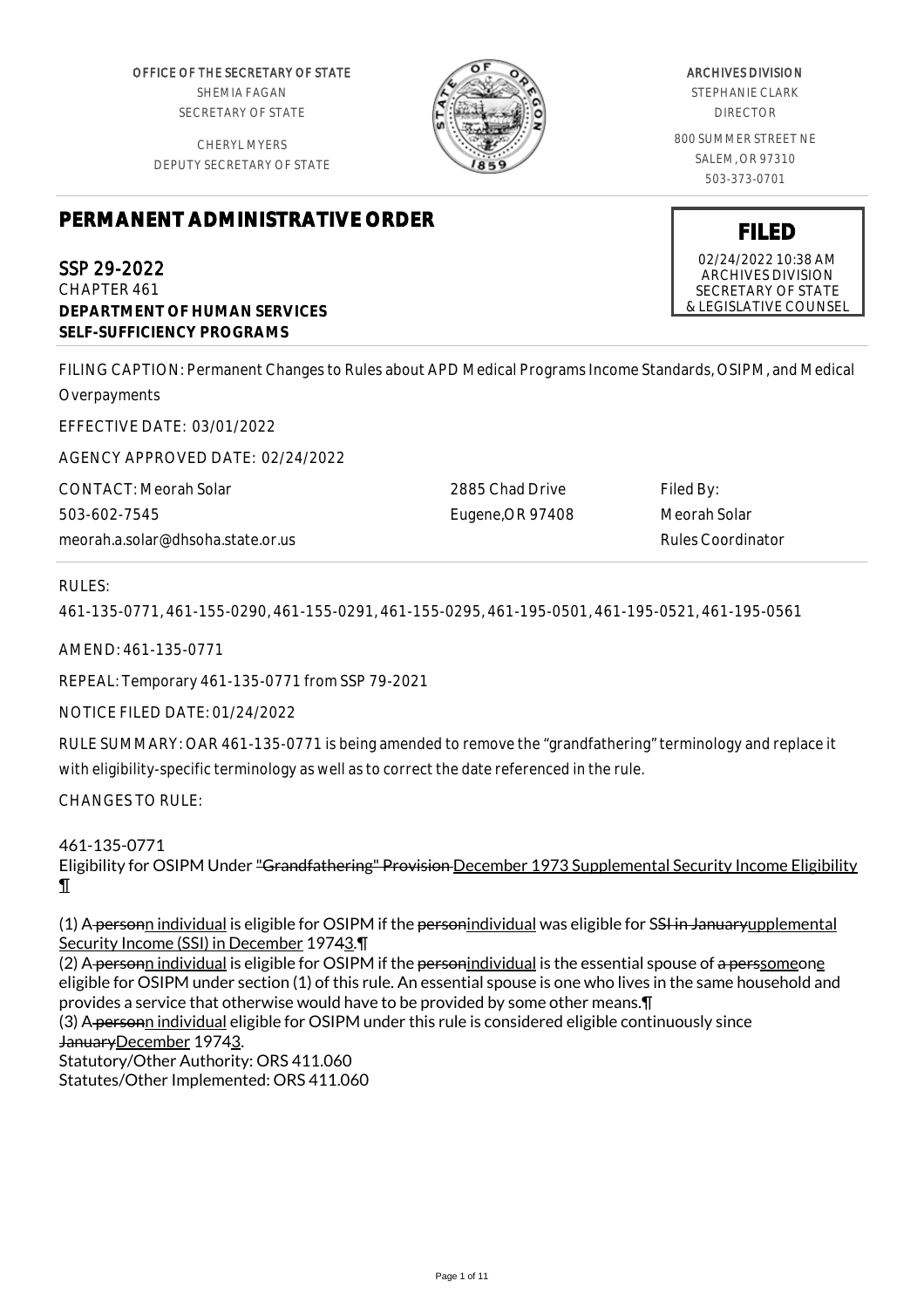#### AMEND: 461-155-0290

#### NOTICE FILED DATE: 01/24/2022

RULE SUMMARY: OAR 461-155-0290 is being amended to adjust the standards to reflect the annual updates to the Federal Poverty Level that happens every March.

CHANGES TO RULE:

461-155-0290 Income Standard; QMB-BAS ¶

The adjusted income standard for the QMB-BAS program is 100 percent of the 20242 federal poverty level. I QMB-BAS Adjusted Income Standard¶

| No. in Need Group  Amount¶ |
|----------------------------|
| $AA$ $AO$                  |

- 1 ............................................................ \$1,133¶ 2 ............................................................ 1,526¶ 3 ............................................................ 1,920¶
- 4 ............................................................ 2,313¶
- 5 ............................................................ 2,706¶
- 6 ............................................................ 3,100¶
- 7 ............................................................ 3,493¶
- 8 ............................................................ 3,886¶
- 9 ............................................................ 4,280¶
- 10 .......................................................... 4,673¶

Each additional person ....................... + 394

Statutory/Other Authority: ORS 411.060, 411.070, 411.404, ORS 409.050, 413.085, 414.685

Statutes/Other Implemented: ORS 411.060, 411.070, 411.404, ORS 409.010, 42 CFR 400.200, 42 USC 1396d(p)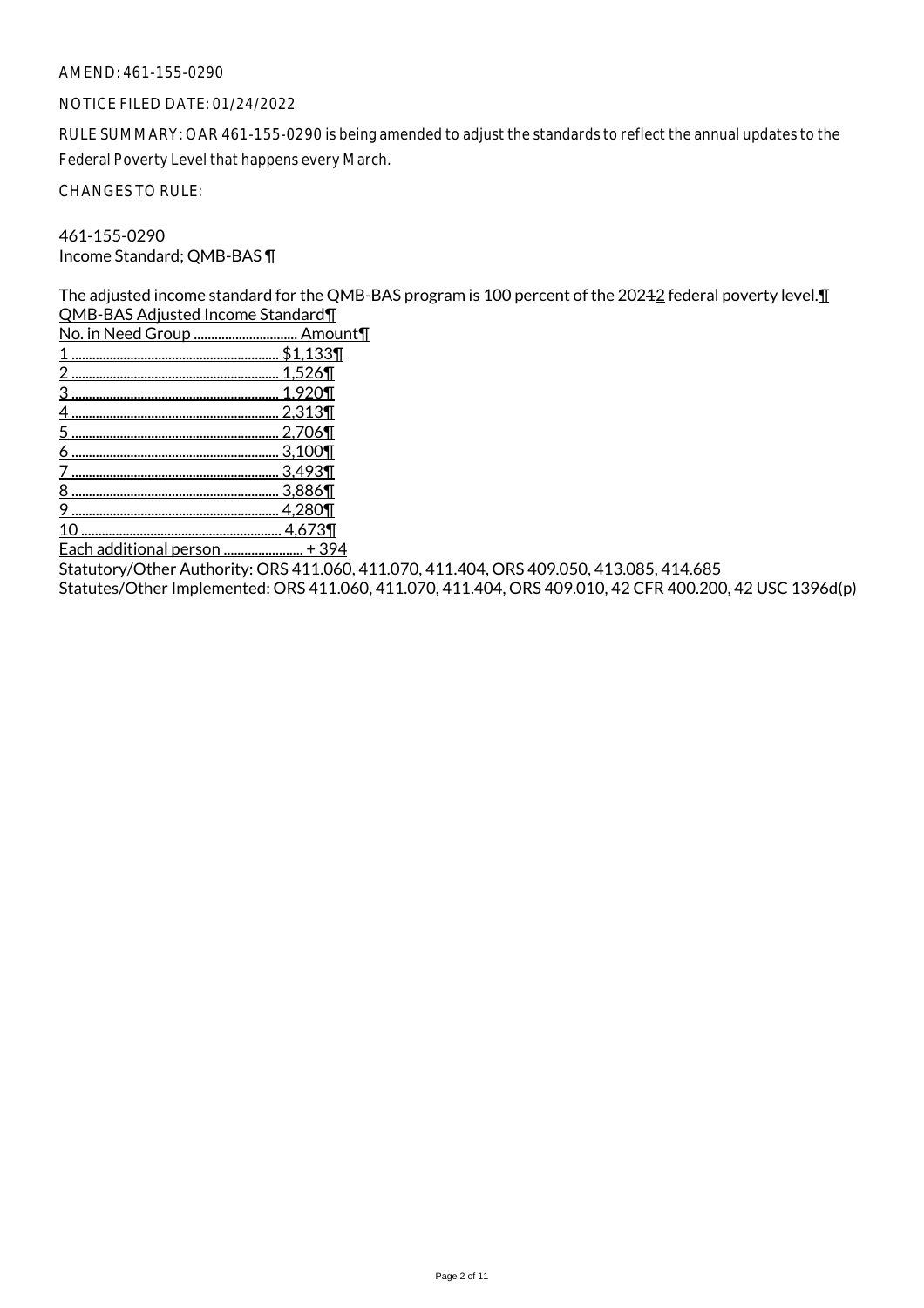#### AMEND: 461-155-0291

#### NOTICE FILED DATE: 01/24/2022

RULE SUMMARY: OAR 461-155-0291 is being amended to adjust the standards to reflect the annual updates to the Federal Poverty Level that happens every March.

CHANGES TO RULE:

461-155-0291 Income Standard; QMB-DW ¶

The adjusted income standard for the QMB-DW program is 200 percent of the 20242 federal poverty level (see OAR 461-155-0290).¶

QMB-DW Adjusted Income Standard¶

No. in Need Group .............................. Amount¶

- 1 ............................................................ \$2,265¶ 2 ............................................................ 3,052¶ 3 ............................................................ 3,839¶ 4 ............................................................ 4,625¶ 5 ............................................................ 5,412¶
- 6 ............................................................ 6,199¶
- 7 ............................................................ 6,985¶
- 8 ............................................................ 7,772¶ 9 ............................................................ 8,559¶
- 10 .......................................................... 9,345¶

Each additional person ....................... + 787

Statutory/Other Authority: ORS 411.060, 411.070, 411.404, ORS 409.050, 413.085, 414.685

Statutes/Other Implemented: ORS 411.060, 411.070, 411.404, ORS 409.010, 42 CFR 400.200, 42 USC 1396d(s)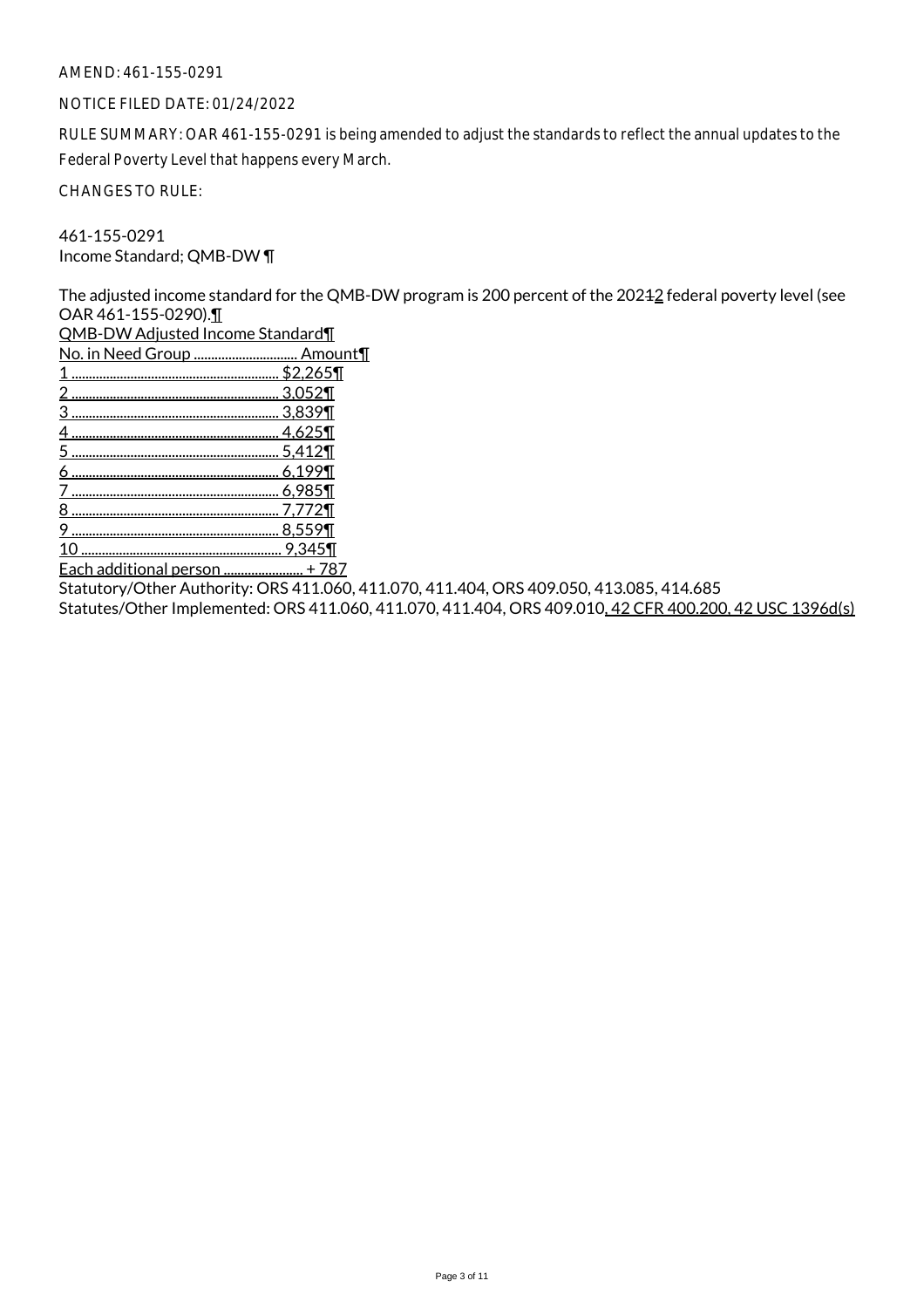#### AMEND: 461-155-0295

#### NOTICE FILED DATE: 01/24/2022

RULE SUMMARY: OAR 461-155-0295 is being amended to adjust the standards to reflect the annual updates to the Federal Poverty Level that happens every March.

CHANGES TO RULE:

461-155-0295 Income Standard; QMB-SMB, QMB-SMF ¶

(1) Eligibility for QMB-SMB requires income greater than 100 percent (see OAR 461-155-0290) but less than 120 percent of the federal poverty level. The adjusted income standard for QMB-SMB is 120 percent of the 20242 federal poverty level.¶

QMB-SMB Adjusted Income Standard¶

(Case Descriptor SMB) ¶

| No. in Need Group  Amount¶ |            |
|----------------------------|------------|
|                            | $$1,359$ T |
|                            | 1,831¶     |
|                            | . 2,303¶   |
|                            | 2.775      |
|                            | 3,247¶     |
|                            | .3.719     |
|                            | 4,191¶     |
|                            | 4,663¶     |
|                            | 5,135      |
|                            |            |
|                            |            |

Each additional person ....................... + 472¶

(2) Eligibility for QMB-SMF requires income equal to or greater than 120 percent (see section (1) of this rule) but less than 135 percent of the federal poverty level. The adjusted income standard for QMB-SMF is 135 percent of the 20242 federal poverty level.

QMB-SMF Adjusted Income Standard¶

(Case Descriptor SMF) ¶

|  | No. in Need Group  Amount¶ |
|--|----------------------------|
|  |                            |

| \$1.529¶ |
|----------|
|          |
|          |
|          |
|          |
|          |
| 4.715    |
|          |
|          |
|          |

10 .......................................................... 6,308¶

Each additional person ....................... + 531

Statutory/Other Authority: ORS 411.060, 411.070, ORS 409.050, 413.085, 414.685 Statutes/Other Implemented: ORS 411.060, 411.070, ORS 409.010, 42 USC 1396a(10)(E)(iii) and (iv)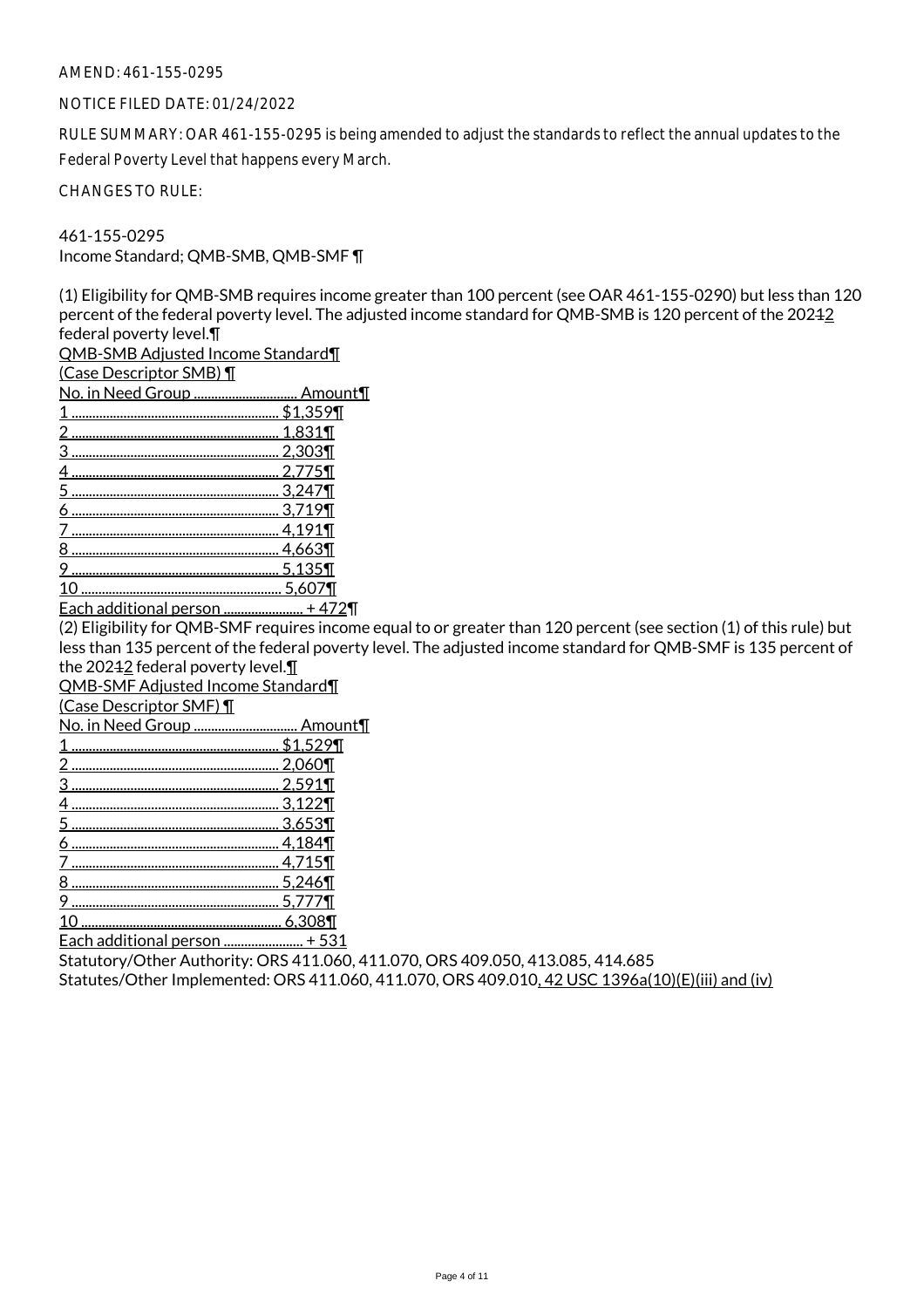AMEND: 461-195-0501

REPEAL: Temporary 461-195-0501 from SSP 46-2021

NOTICE FILED DATE: 01/24/2022

RULE SUMMARY: OAR 461-195-0501 is being amended to adopt a new definition and criteria for medical assistance overpayment establishment, according to the guidance from the Centers for Medicare and Medicaid Services (CMS) and Oregon Health Authority (OHA). The amendment restricts establishment of new medical assistance overpayments to certain causes.

CHANGES TO RULE:

461-195-0501 Definitions and Categories of Overpayments ¶

This rule applies to benefits and services delivered under chapters 410, 411, and 461 of the Oregon Administrative Rules.¶

(1) "Overpayment" means:¶

(a) A benefit or service received by or on behalf of a client, or a payment made by the Department on behalf of a client, that exceeds the amount for which the client is eligible.¶

(b) A payment made by the Department and designated for a specific purpose which is spent by a person on an expense not approved by the Department.¶

(A) In the REF program, there is a rebuttable presumption that the full amount of cash benefits was improperly spent in violation of OAR 461-165-0010(8)(a) when cash benefits are used or accessed in Oregon, outside of Oregon, or on **tTribal lands at:** 

(i) Any liquor store (see OAR 461-165-0010);¶

(ii) Any casino, gambling casino, or gaming establishment (see OAR 461-165-0010);¶

(iii) Any retail establishment that provides adult-oriented entertainment in which performers disrobe or perform in an unclothed state for entertainment; or¶

(iv) Any marijuana dispensary.¶

(B) In the SFPSS and TANF programs, there is a rebuttable presumption that the full amount of cash benefits was improperly spent in violation of OAR 461-165-0010(9)(a) when cash benefits are used or accessed in Oregon, outside of Oregon, or on tTribal lands at:¶

(i) Any liquor store;¶

(ii) Any casino, gambling casino, or gaming establishment;¶

(iii) Any retail establishment that provides adult-oriented entertainment in which performers disrobe or perform in an unclothed state for entertainment; or¶

(iv) Any marijuana dispensary.¶

(C) The rebuttable presumptions in paragraphs (A) and (B) of this section also apply when an individual in a location covered in paragraphs (A) or (B) uses or accesses cash benefits from a private bank account.¶ (c) A payment for child care made by the Department to, or on behalf of, a client that:¶

(A) Is paid to an ineligible provider;¶

(B) Exceeds the amount for which a provider is eligible;¶

(C) Is paid when the client was not engaged in an activity that made the client eligible for child care, such as an activity of the JOBS program (see OAR 461-001-0025 and 461-190-0151 to 461-190-0401);¶

(D) Is paid when the client was not eligible for child care benefits; or¶

(E) Has given an electronic benefit transfer (EBT) card, card number, or personal identification number (PIN) to a provider for the purpose of checking a child (see OAR 461-001-0000) in or out from the provider's child care.¶ (d) A misappropriated payment when a person cashes and retains the proceeds of a check from the Department on which that person is not the payee and the check has not been lawfully endorsed or assigned to the person.¶ (e) A benefit or service provided for a need when that person is compensated by another source for the same need and the person fails to reimburse the Department when required to do so by law.¶

(f) A cash benefit received by an individual in the GA or SFPSS programs for each month for which the client receives a retroactive SSI lump sum payment.¶

(g) In the TA-DVS program, a payment made by the Department to an individual or on behalf of an individual when the individual intentionally and without intimidation or coercion by an abuser:¶

(A) Makes a false or misleading statement or misrepresents, conceals, or withholds information for the purpose of establishing eligibility (see OAR 461-001-0000) for or receiving a benefit from the TA-DVS program; or¶ (B) Commits any act intended to mislead or misrepresent, conceal, or withhold information for the purpose of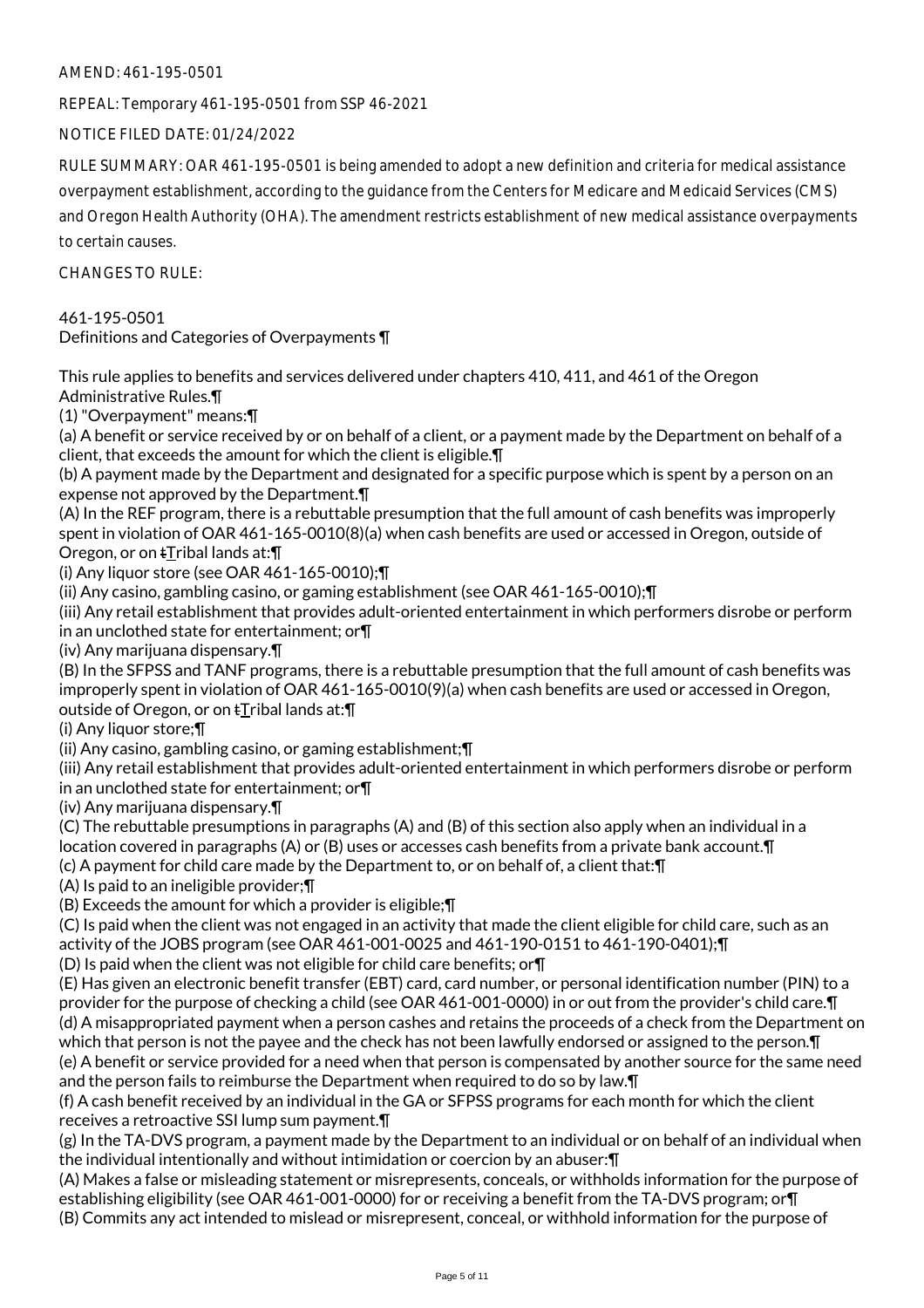establishing eligibility for or receiving a benefit from the TA-DVS program.¶

(2) The Department may establish an overpayment for the initial month (see OAR 461-001-0000) of eligibility under circumstances including, but not limited to:¶

(a) The filing group (see OAR 461-110-0310), ineligible student, or authorized representative (see OAR 461-115- 0090) withheld information;¶

(b) The filing group, ineligible student, or authorized representative provided inaccurate information;¶

(c) The Department failed to use income reported as received or anticipated in determining the benefits of the filing group; or¶

(d) The error was due to an error in computation or processing by the Department.¶

(3) In the HSD medical programs (see OAR 461-001-0000), the Department may establish an overpayment for the budget month (see OAR 410-200-0015) when the HSD medical programs eligibility determination group (see OAR 410-200-0015) or authorized representative (see OAR 410-200-0015) withheld or provided inaccurate infRetroactively effective April 21, 2021, for medical assistance the Department:¶

(a) Shall not establish an administrative error overpayment,¶

(b) Shall not establish a client error overpayment unless an individual received unreduced liability or unreduced benefits pending a contested case hearing decision or other final order favorable to the Department, and¶ (c) May establish a fraud overpayment when a court determines the individual made a false or misleading statement or misrepresented, concealed, or withheld a fact for the purpose of establishing or mationintaining eligibility.¶

(4) Overpayments are categorized as follows:¶

(a) An administrative error overpayment is an overpayment caused by any of the following circumstances:¶ (A) The Department fails to reduce, suspend, or end benefits after timely reporting by the filing group, HSD medical programs eligibility determination group, ineligible student, or authorized representative (see OAR 461- 115-0090 and 410-200-0015) of a change covered under OAR 461-170-0011 or 410-200-0235 and that reported change requires the Department to reduce, suspend, or end benefits;¶

(B) The Department fails to use the correct benefit standard;¶

(C) The Department fails to compute or process a payment correctly based on accurate information timely provided by the filing group, HSD medical programs eligibility determination group, ineligible student, or authorized representative;¶

(D) In the GA and SFPSS programs, the Department fails to require a client to complete an interim assistance agreement; or¶

(E) The Department commits a procedural error that was no fault of the filing group, HSD medical programs eligibility determination group, ineligible student, or authorized representative. [1]

(b) A client error overpayment is any of the following:¶

(A) An overpayment caused by the failure of a filing group, HSD medical programs eligibility determination group, ineligible student, or authorized representative to declare or report information or a change in circumstances as required under OAR 461-170-0011 or 410-200-0235, including information available to the Department, that affects the client's eligibility to receive benefits or the amount of benefits.¶

(B) A client's unreduced liability or receipt of unreduced benefits pending a contested case hearing decision or other final order favorable to the Department.¶

(C) A client's failure to return a benefit known by the client to exceed the correct amount.¶

(D) A client's use of a JOBS or SFPSS program support payment (see OAR 461-190-0211) for other than the intended purpose.¶

(E) A payment for child care when the client was not engaged in an activity that made the client eligible for child care, such as an activity of the JOBS program (see OAR 461-001-0025 and OAR 461-190-0151 to OAR 461-190- 0401).¶

(F) A payment for child care when the client was not eligible for child care benefits.¶

(G) The failure of a client to pay their entire share of the cost of services or the participant fee (see OAR 461-160- 0610 and 461-160-0800) in the month in which it is due.¶

(H) An overpayment caused by a client giving an electronic benefit transfer (EBT) card, card number, or personal identification number (PIN) to a provider for the purpose of checking a child in or out from the provider's child care.¶

(I) In the REF, SFPSS, and TANF programs, an overpayment caused by the client using or accessing cash benefits in any electronic benefit transaction in any liquor store; casino, gambling, or gaming establishment; retail establishment that provides adult-oriented entertainment in which performers disrobe or perform in an unclothed state for entertainment; or marijuana dispensary (see OAR 461-165-0010).¶

(c) A fraud overpayment is an overpayment determined to be an intentional program violation (see OAR 461-195- 0601 and 461-195-0611) or substantiated through a criminal prosecutionourt determining the individual made a false or misleading statement or misrepresented, concealed, or withheld a fact for the purpose of establishing or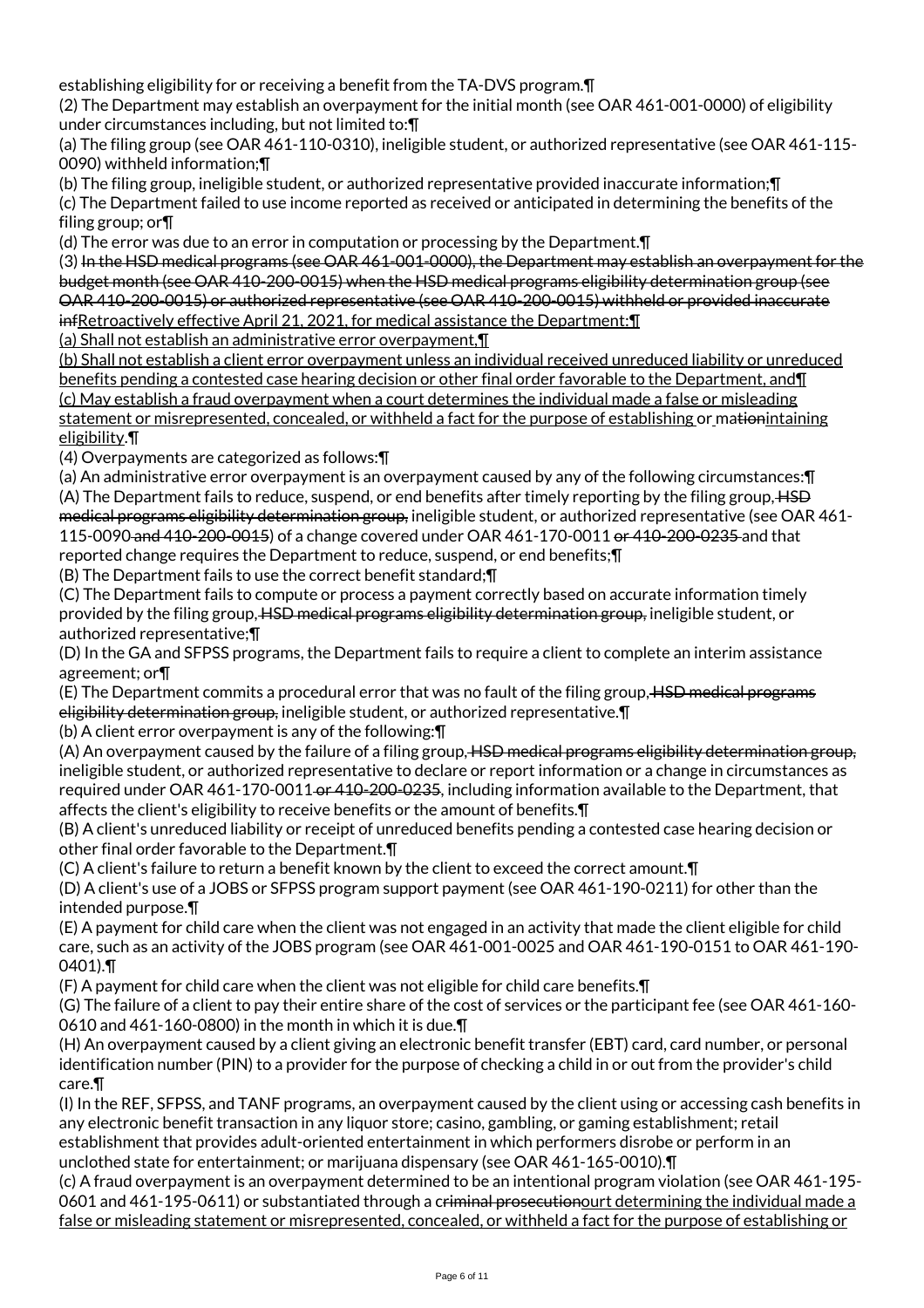maintaining eligibility.¶

(d) In the SNAP program, a provider error overpayment is an overpayment made to a drug or alcohol treatment center or residential care facility that acted as a client's authorized representative.¶

(e) In thea child care program, a provider error overpayment is a payment made by the Department on behalf of a client to a child care provider when:¶

(A) Paid to an ineligible provider; or¶

(B) The payment exceeds the amount for which a provider is eligible.¶

(5) When an overpayment is caused by both an administrative and client error in the same month, the Department determines the primary cause of the overpayment and assigns as either an administrative or client error overpayment.¶

(6) In the TANF and TA-DVS programs, when an overpayment puts the client at greater risk of domestic violence (see OAR 461-001-0000), the overpayment is waived (see OAR 461-135-1200).¶

(7) Except as provided in section (8) of this rule, the Department establishes an overpayment when the following thresholds are exceeded:¶

(a) Administrative error overpayments concerning:¶

(A) Cash and child care programs, when the amount is greater than \$200;¶

(B) SNAP open case, when the amount is greater than \$100; and¶

(C) SNAP closed case, when the amount is greater than \$200.¶

(b) Client error overpayments in:¶

(A) Cash and child care programs, when the amount is greater than \$200;¶

(B) SNAP open case, when the amount is greater than \$100; and¶

(C) SNAP closed case, when the amount is greater than  $$200;$ 

(D) Medical programs, when the amount is greater than \$750.¶

(c) Provider error overpayments in:¶

(A) Cash and child care programs, when the amount is greater than \$200;¶

(B) SNAP open case, when the amount is greater than \$100;¶

(C) SNAP closed case, when the amount is greater than \$200.¶

(8) There are no overpayment thresholds in all of the following situations:¶

(a) In SNAP program, if the overpayment was identified in a quality control review.¶

(b) In all programs, if the overpayment was caused by a client's receipt of continuing benefits in a contested case.¶

(c) In all programs, if the overpayment was caused by possible fraud by a client or provider.

Statutory/Other Authority: ORS 409.050, 411.060, 411.070, 411.081, 411.404, 411.816, 412.001, 412.014, 412.049, HB 2089 (2013, Section 10)

Statutes/Other Implemented: ORS 409.010, 411.060, 411.070, 411.081, 411.117, 411.404, 411.620, 411.640, 411.690, 411.816, 411.892, 412.001, 412.014, 412.049, 414.025, 416.350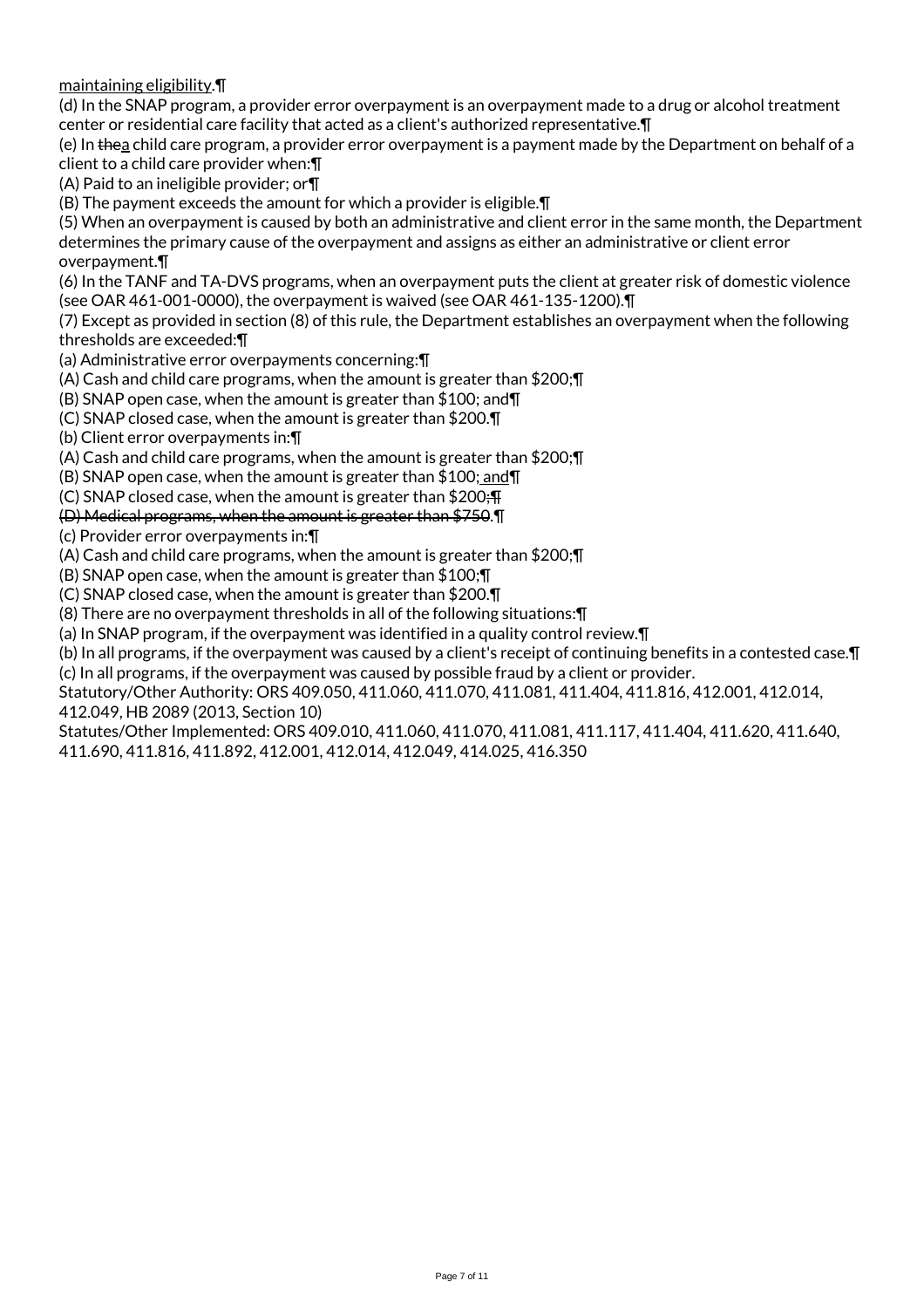#### AMEND: 461-195-0521

REPEAL: Temporary 461-195-0521 from SSP 46-2021

NOTICE FILED DATE: 01/24/2022

RULE SUMMARY: OAR 461-195-0521 is being amended to align the rule with Department policy, that the Department shall not establish administrative error overpayments for medical assistance. The rule is also being amended to adopt a new definition and criteria for medical assistance overpayment establishment, according to the guidance from the Centers for Medicare and Medicaid Services (CMS) and Oregon Health Authority (OHA). The amendment restricts establishment of new medical assistance overpayments to certain causes.

CHANGES TO RULE:

## 461-195-0521 Calculation of Overpayments ¶

This rule specifies how the Department calculates an overpayment (see OAR 461-195-0501).¶ (1) The Department calculates an overpayment by determining the amount the individual received, or the payment made by the Department on behalf of the individual that exceeds the amount for which the individual was eligible.¶

(2) When a filing group, HSD medical programs (see OAR 461-001-0000) eligibility determination group (see OAR 410-200-0015), ineligible student, or authorized representative (see OAR 461-115-0090 and OAR 410-200- 0015) fails to report income, the Department establishes, calculates and determines the overpayment by assigning unreported income to the applicable budget month without averaging the unreported income, except:¶ (a) An individual's earned income reported quarterly from the Employment Department is considered received by the individual in equal amounts during the months identified in the report.¶

(b) In the ERDC, REF, SNAP, and TANF programs, an individual's actual self-employment income is annualized retrospectively to calculate the overpayment.¶

(c) In the HSD medical programs, if actual income is not available for the months in which an overpayment occurred, an individual's actual self-employment income (see OAR 410-200-0015) received during the year when an overpayment occurred is annualized to calculate an overpayment.¶

(d) In all programs, if verification of self-employment income is not provided to the Department following the issuance of a subpoena, or is not yet available to the individual, self-employment income from a prior year is annualized prospectively to calculate an overpayment. There is a rebuttable presumption that self-employment income from the prior year is representative of actual self-employment income for the time of overpayment. The presumption may be rebutted only by clear and convincing evidence. ¶

(3) The Department establishes, calculates, and determines an administrative error overpayment (see OAR 461 195 0501) based on information initially provided by a filing group. HSD medical programs eligibility determination group, ineligible student, or authorized representative. The Department may calculate the administrative error overpayment by using any of the following:¶

(a) Correct prospective budgeting (see OAR division 461-150 and division 410-200) based on information initially provided; or if it results in a lower overpayment amount;¶

(b) Actual income; or¶

(c) Averaging an individual's earned income reported quarterly from the Employment Department.¶ (4) When using prospective budgeting (see OAR division 461-150) and the actual income differs from the amount determined under OAR 461-150-0020(2), there may be a client error overpayment (see OAR 461-195-0501) only when the filing group, ineligible student, or authorized representative withheld information, failed to report a change, or provided inaccurate information. In such a case, the Department uses the actual income to determine the amount of an overpayment.¶

(5) WThen using anticipated income for the HSD medical programs and the actual income differs from the amount determined under OAR 410-200-0310, Department uses actual income to determine there may be a client error overpayment only when the HSD medical programs eligibility determination group or authorized representative (see OAR 410-200-0015) knowingly withheld information, failed to report a change, or provided inaccurate information. In such a case, the Department uses the actual income to determine the amount of an overpayment amount of a medical assistance overpayment caused by possible fraud.¶

(6) When a filing group, ineligible student, or authorized representative fails to report all earned income within the reporting time frame, the earned income deduction (see OAR 461-160-0160, 461-160-0190, 461-160-0430, 461-160-0550, and 461-160-0552) is applied as follows:¶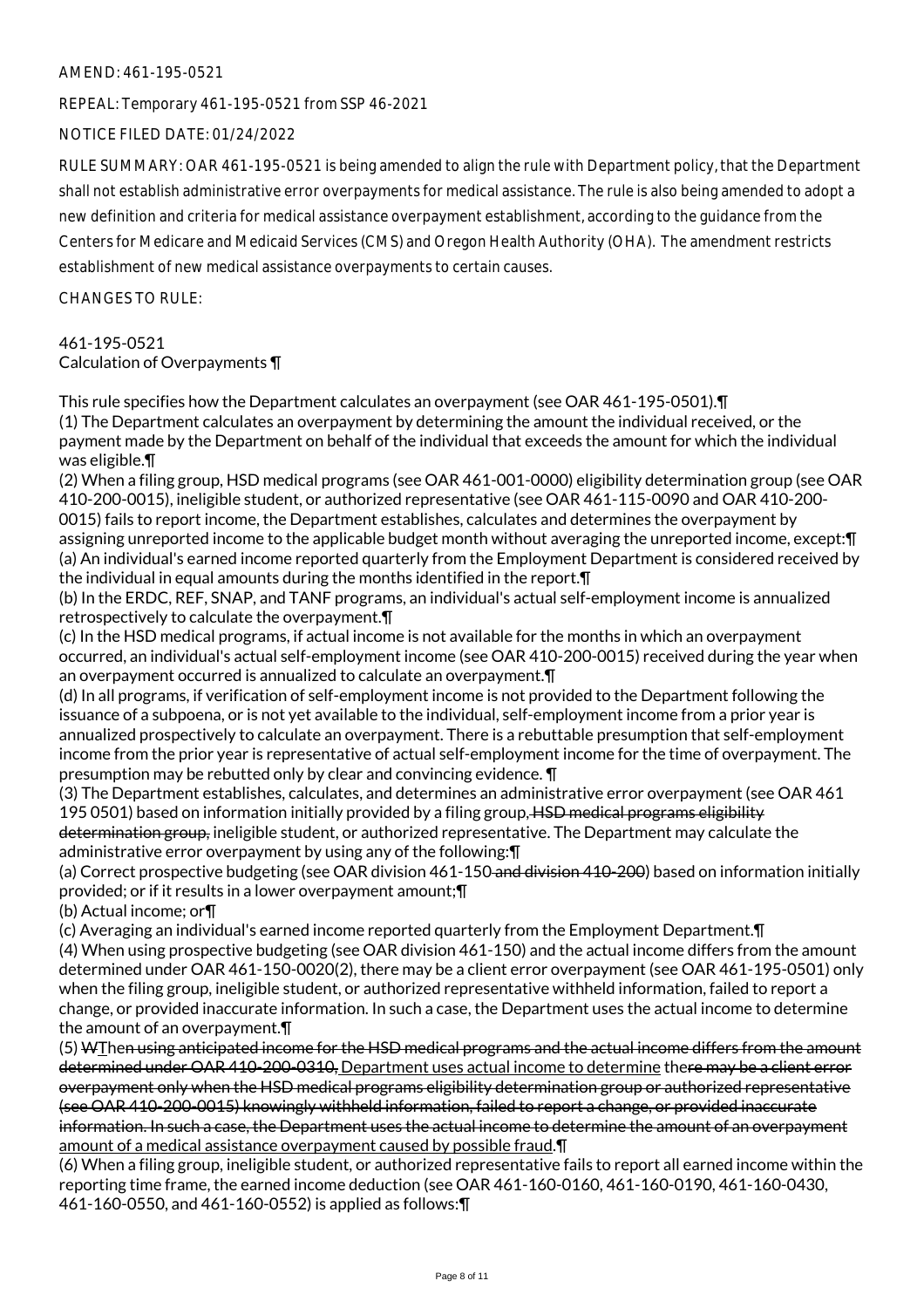(a) In the OSIP, OSIPM, QMB, and REFM programs, the Department allows the earned income deduction.¶ (b) In the REF and TANF programs, the Department allows the earned income deduction when good cause (see section (6) of this rule) exists.¶

(c) In the SNAP program, no deduction is applied to earned income if the amount or source of income was not timely reported.¶

(7) For the purposes of OAR 461-195-0501 to 461-195-0561, "good cause" means circumstances beyond the individual's reasonable control that caused the individual to be unable to report income timely and accurately.¶ (8) When support is retained:¶

(a) In the TANF program, the amount of support (other than cash medical support) the Department of Justice retains as a current reimbursement each month is added to other income to determine eligibility (see OAR 461- 001-0000). When an individual is not eligible for TANF program benefits, the overpayment is offset by the support the Department of Justice retains as a current reimbursement.¶

(b) In the For medical programs assistance, the amount of the cash medical support the Department retains each month is excluded income and not used to determine eligibility for medical program benefits. When an individual has incurred a medical programassistance overpayment, the overpayment is offset by the amount of the cash medical support the Department retains during each month of the overpayment.¶

(9) In the REF and TANF programs, when an individual directly receives support used to determine eligibility or calculate benefits, the overpayment is:¶

(a) If still eligible for REF or TANF program benefits, the amount of support the individual received directly; or¶ (b) If no longer eligible for REF or TANF program benefits, the amount of program benefits the individual received.¶

(10) When an overpayment occurs due to the failure of an individual to reimburse the Department, when required by law to do so, for benefits or services (including cash medical support) provided for a need for which that individual is compensated by another source, the overpayment is limited to the lesser of the following:¶

(a) The amount of the payment from the Department;¶

(b) Cash medical support; or¶

(c) The amount by which the total of all payments exceeds the amount payable for such a need under the Department's rules.¶

(11) Benefits paid during a required notice period (see OAR 461-175-0050, OAR 410-200-0120) are included in the calculation of the overpayment when:¶

(a) The filing group, HSD medical programs eligibility determination group, ineligible student, or authorized representative (see OAR 461-115-0090 and OAR 410-200-0015) failed to report a change within the reporting time frame under OAR 461-170-0011 or OAR 410-200-0235; and¶

(b) Sufficient time existed for the Department to adjust the benefits to prevent the overpayment if the filing group, HSD medical programs eligibility determination group, ineligible student, or authorized representative (see OAR 461-115-0090 and OAR 410-200-0015) had reported the change at any time within the reporting time frame.¶ (12) In the SNAP program, if the benefit group (see OAR 461-110-0750) was categorically eligible under OAR 461-135-0505, there is no overpayment based on resources.¶

(13) In the OSIP and OSIPM programs, when a individual does not pay their share of the cost of services (see OAR 461-160-0610) or the OSIP-EPD or OSIPM-EPD program participant fee (see OAR 461-160-0800) in the month in which it is due, an overpayment is calculated as follows:¶

(a) All payments made by the Department on behalf of the individual during the month in question are totaled, including but not limited to any payment for:¶

(A) Capitation;¶

(B) Long term care services;¶

(C) Medical expenses for the month in question;¶

(D) Medicare buy-in (when not concurrently eligible for an MSP);¶

(E) Medicare Part D;¶

(F) Mileage reimbursement;¶

(G) Special needs under OAR 461-155-0500 to 461-155-0710; and¶

(H) Home and community-based care (see OAR 461-001-0030), including home delivered meals and non-medical transportation.¶

(b) Any partial or late liability payment made by an individual receiving home and community-based care in-home services or participant fee paid by an OSIP-EPD or OSIPM-EPD program participant is subtracted from the total calculated under subsection (a) of this section. The remainder, if any, is the amount of the overpayment.¶

(14) When an individual's liability is unreduced pending the outcome of a contested case hearing about that liability the overpayment is the difference between the liability amount determined in the final order and the amount, if any, the individual has repaid.¶

(15) In the HSD medical programs, OSIPM, QMB, and REFM programsFor medical assistance, if the individual was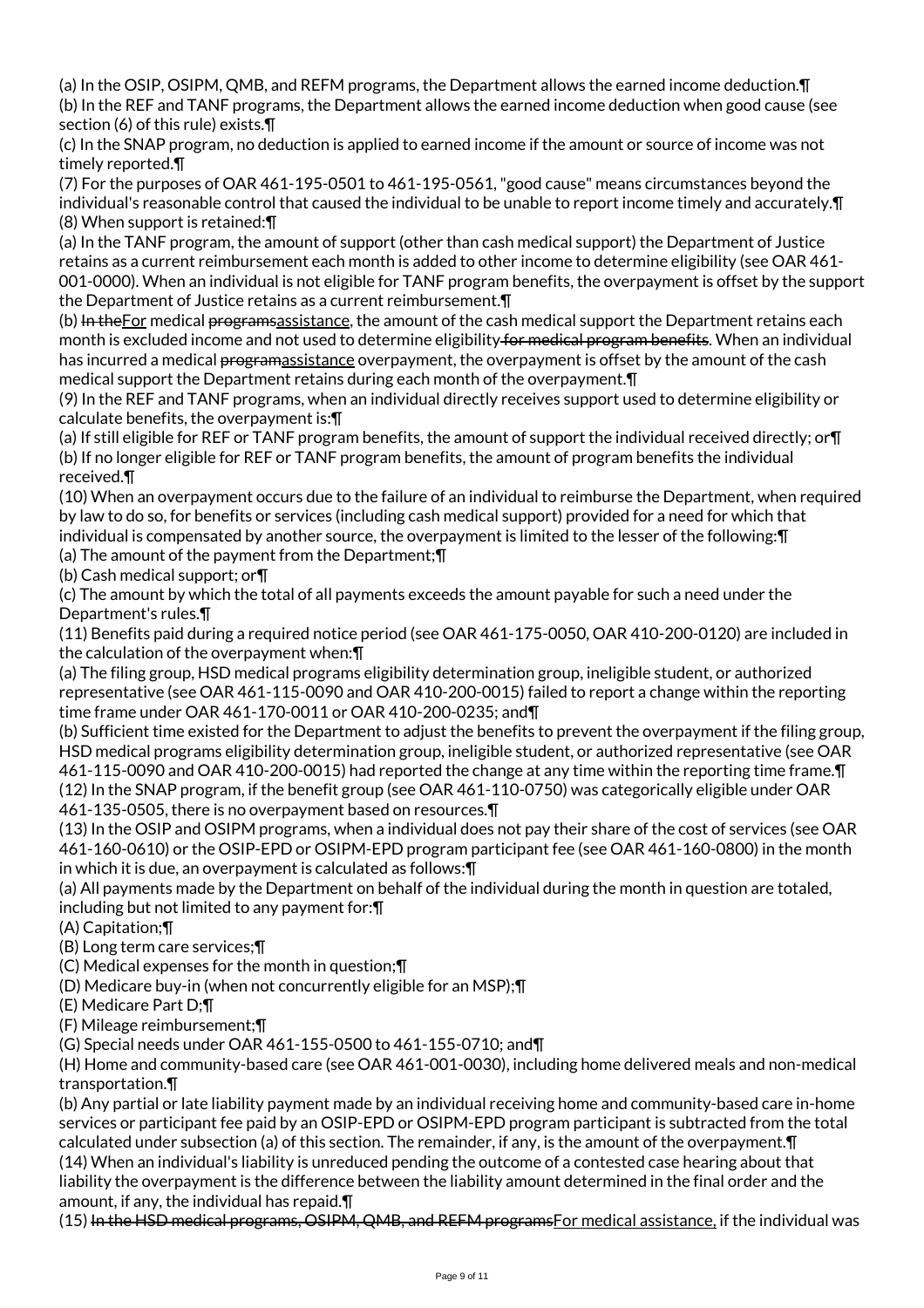not eligible for one program, but during the period in question was eligible for another program:  $\text{F}$  $\frac{1}{2}$  W with the same benefit level, there is no overpayment.  $\P$ 

(b) With a lesser benefit level, the overpayment is the amount of medical program benefit payments made on behalf of the individual exceeding the amount for which the individual was eligible.¶

(16) When an overpayment is caused by administrative error (see OAR 461-195-0501), any overpayment of GA, OSIP, REF, SFPSS, or TANF program benefits is not counted as income when determining eligibility for the HSD medical programs, OSIPM, and REFM programs.¶

(1716) Credit against an overpayment is allowed as follows:¶

(a) In the GA, REF, and TANF programs, a credit is allowed for an individual's payment for medical serviassistances made during the period covered by the overpayment, in an amount not to exceed the Department fee schedule for the service, but credit is not allowed for an elective procedure unless the Department authorized the procedure prior to its completion.¶

(b) In the SNAP program, if the overpayment was caused by unreported earned income, verified child care costs are allowed as a credit to the extent the costs would have been deductible under OAR 461-160-0040 and 461- 160-0430.¶

(c) In all programs, for an underpayment of benefits in the program in which the overpayment occurred.¶ (187) In the REF program, when an individual used or accessed cash benefits in violation of OAR 461-165- 0010(8)(a), the amount of the overpayment is the amount of cash benefits the individual used or accessed. $\P$ (198) In the SFPSS and TANF programs, when an individual used or accessed cash benefits in violation of OAR 461-165-0010(9)(a), the amount of the overpayment is the amount of cash benefits the individual used or accessed.

Statutory/Other Authority: ORS 329A.500, 413.085, 414.685, ORS 409.050, 411.060, 411.070, 411.404, 411.660, 411.706, 411.816, 412.014, 412.049, 412.124, 414.231

Statutes/Other Implemented: ORS 329A.500, ORS 409.010, 411.060, 411.070, 411.404, 411.620, 411.630, 411.635, 411.640, 411.660, 411.690, 411.706, 411.816, 412.014, 412.049, 412.124, 414.231, 416.350